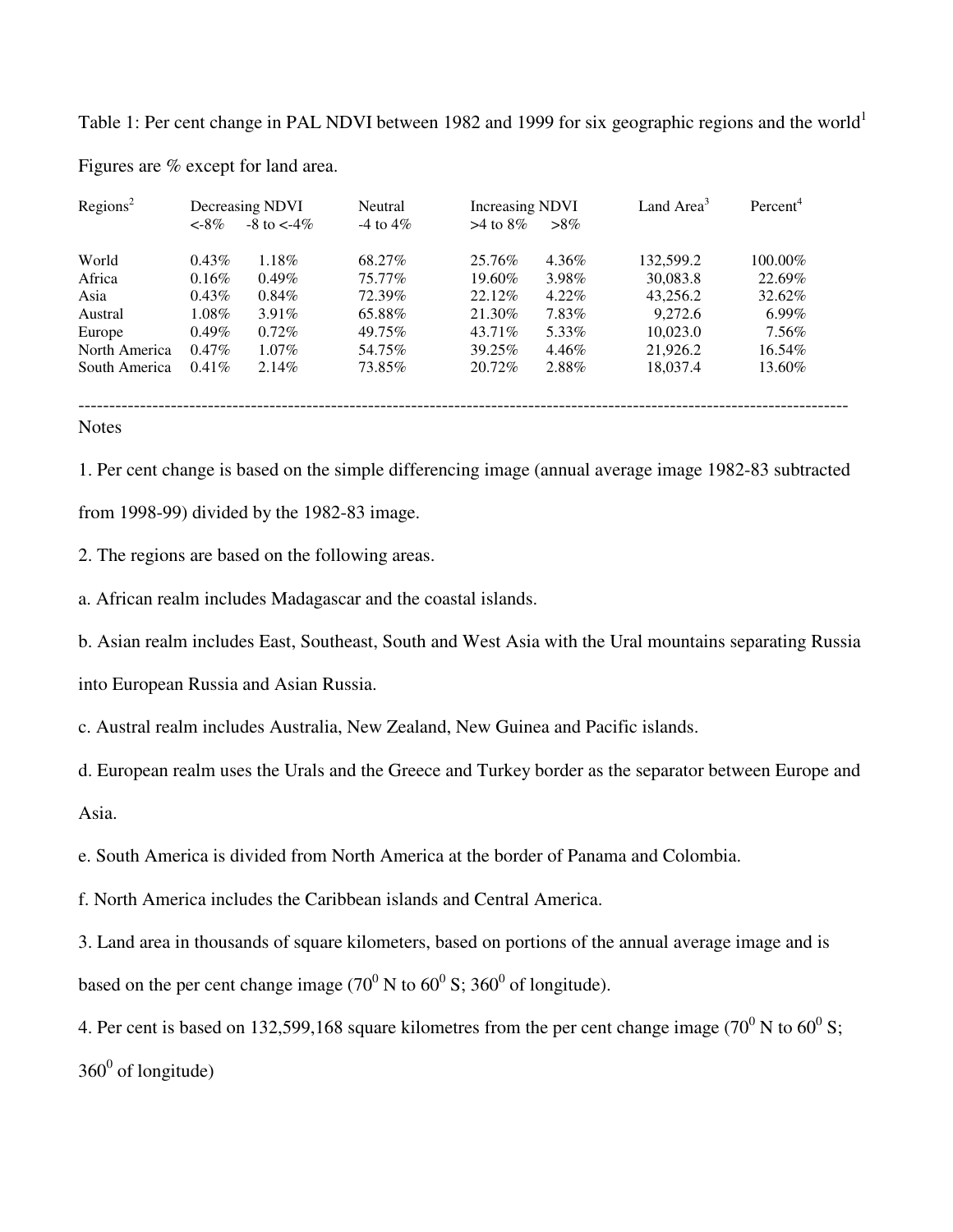Table 2: Per cent Change in Persistent NDVI between 1982 and 1999 for six Regions and the World.

Per cent change is based on the simple differencing image (annual average image 1982-83 subtracted from 1998-99) divided by the 1982-83 image, and then filtered for persistent change (see text for filter methodology).

#### A. PAL Data

| Regions       | Decreasing NDVI |                   | Neutral       |               | <b>Increasing NDVI</b> |           | Percent  |  |
|---------------|-----------------|-------------------|---------------|---------------|------------------------|-----------|----------|--|
|               | $< -8\%$        | $-8$ to $\lt$ -4% | $-4$ to $4\%$ | $>4$ to $8\%$ | $>8\%$                 |           |          |  |
| World         | $0.22\%$        | $0.40\%$          | 82.93%        | 12.95%        | $3.50\%$               | 132,599.2 | 100.00%  |  |
| Africa        | $0.07\%$        | $0.19\%$          | 86.07%        | $10.52\%$     | $3.15\%$               | 30,083.8  | 22.69%   |  |
| Asia          | $0.23\%$        | $0.19\%$          | 84.17%        | 11.80%        | $3.61\%$               | 43.256.2  | 32.62%   |  |
| Austral       | $0.66\%$        | $2.01\%$          | 89.63%        | $3.41\%$      | 4.28%                  | 9.272.6   | $6.99\%$ |  |
| Europe        | $0.18\%$        | $0.10\%$          | 68.76%        | 26.19%        | $4.77\%$               | 10.023.0  | 7.56%    |  |
| North America | $0.23\%$        | $0.25\%$          | 76.87%        | 19.12\%       | 3.82%                  | 21,926.2  | 16.54%   |  |
| South America | $0.23\%$        | $0.76\%$          | 86.88%        | 9.88%         | $2.26\%$               | 18,037.4  | 13.60%   |  |

#### Notes

See notes for Table 1.

--------------------------------------------------------------------------------------------------------------------------

-------------------------------------------------------------------------------------------------------------------------

#### B. GIMMS Data

| Regions       | Decreasing NDVI |                    | Neutral       |               | <b>Increasing NDVI</b> |           | Percent  |  |
|---------------|-----------------|--------------------|---------------|---------------|------------------------|-----------|----------|--|
|               | $< -8\%$        | $-8$ to $\lt$ -4\% | $-4$ to $4\%$ | $>4$ to $8\%$ | $>8\%$                 |           |          |  |
| World         | $2.02\%$        | $1.52\%$           | 75.70%        | $6.35\%$      | 14.41%                 | 132,599.2 | 100.00%  |  |
| Africa        | 1.78%           | $2.02\%$           | 83.20%        | $3.49\%$      | $9.51\%$               | 30,083.8  | 22.69%   |  |
| Asia          | $1.87\%$        | $1.36\%$           | 74.67%        | $6.54\%$      | 15.56%                 | 43.256.2  | 32.62%   |  |
| Austral       | 8.16%           | $2.40\%$           | 67.62%        | $3.32\%$      | 18.50%                 | 9.272.6   | $6.99\%$ |  |
| Europe        | $0.58\%$        | $0.89\%$           | 75.42%        | 11.49%        | 11.62\%                | 10.023.0  | 7.56%    |  |
| North America | $1.56\%$        | $1.06\%$           | 73.10%        | 8.28%         | 16.00%                 | 21,926.2  | 16.54%   |  |
| South America | $1.66\%$        | $2.14\%$           | 75.49%        | 4.70%         | $16.01\%$              | 18,037.4  | 13.60%   |  |

-------------------------------------------------------------------------------------------------------------------------

Notes

See notes for Table 1.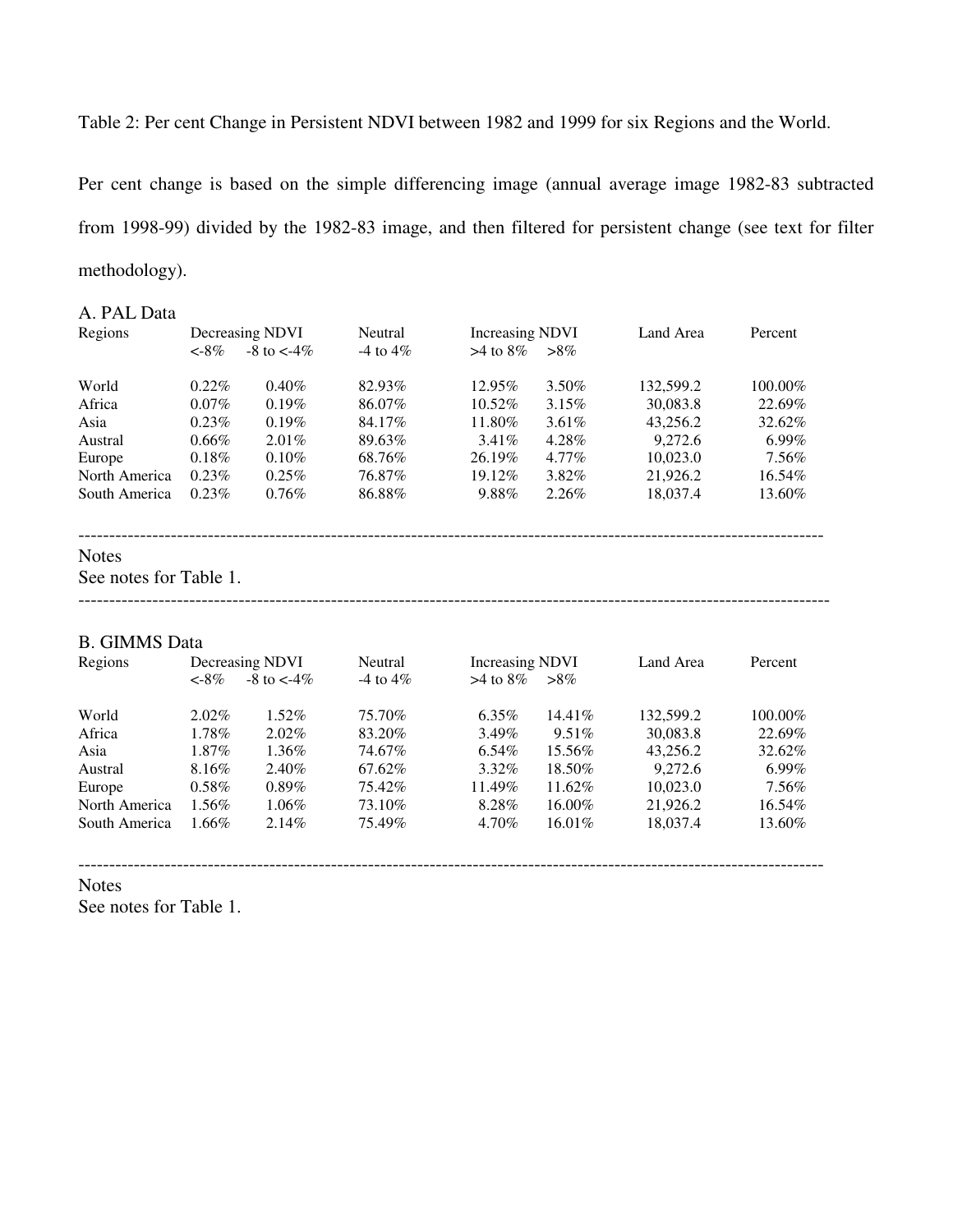Table 3. Non-persistent PAL NDVI between 1982 and 1999 for six Regions and the World.

Non-persistent refers to the pixels increasing or decreasing which do not qualify as persistently changing (Simple Differencing image minus Persistent Change image = Non-persistent image).

--------------------------------------------------------------------------------------------------------------

| Regions       | Decreasing NDVI |                    | <b>Increasing NDVI</b> |          | Land Area | Percent    |
|---------------|-----------------|--------------------|------------------------|----------|-----------|------------|
|               | $< -8\%$        | $-8$ to $\lt -4\%$ | $>4$ to $8\%$          | $>8\%$   |           |            |
| World         | $0.21\%$        | $0.91\%$           | 17.72%                 | $1.20\%$ | 132,599.2 | $100.00\%$ |
| Africa        | $0.09\%$        | $0.37\%$           | $13.11\%$              | $1.11\%$ | 30,083.8  | 22.69%     |
| Asia          | $0.20\%$        | $0.71\%$           | 14.67%                 | $0.91\%$ | 43,256.2  | 32.62%     |
| Austral       | $0.43\%$        | $2.44\%$           | 19.49%                 | $4.47\%$ | 9,272.6   | $6.99\%$   |
| Europe        | $0.32\%$        | $0.64\%$           | 27.02%                 | $0.94\%$ | 10.023.0  | 7.56%      |
| North America | $0.24\%$        | $0.87\%$           | 27.04%                 | $0.89\%$ | 21,926.2  | 16.54%     |
| South America | 0.20%           | $1.67\%$           | 14.88%                 | $0.86\%$ | 18,037.4  | 13.60%     |

Notes:

See Notes from Table 1.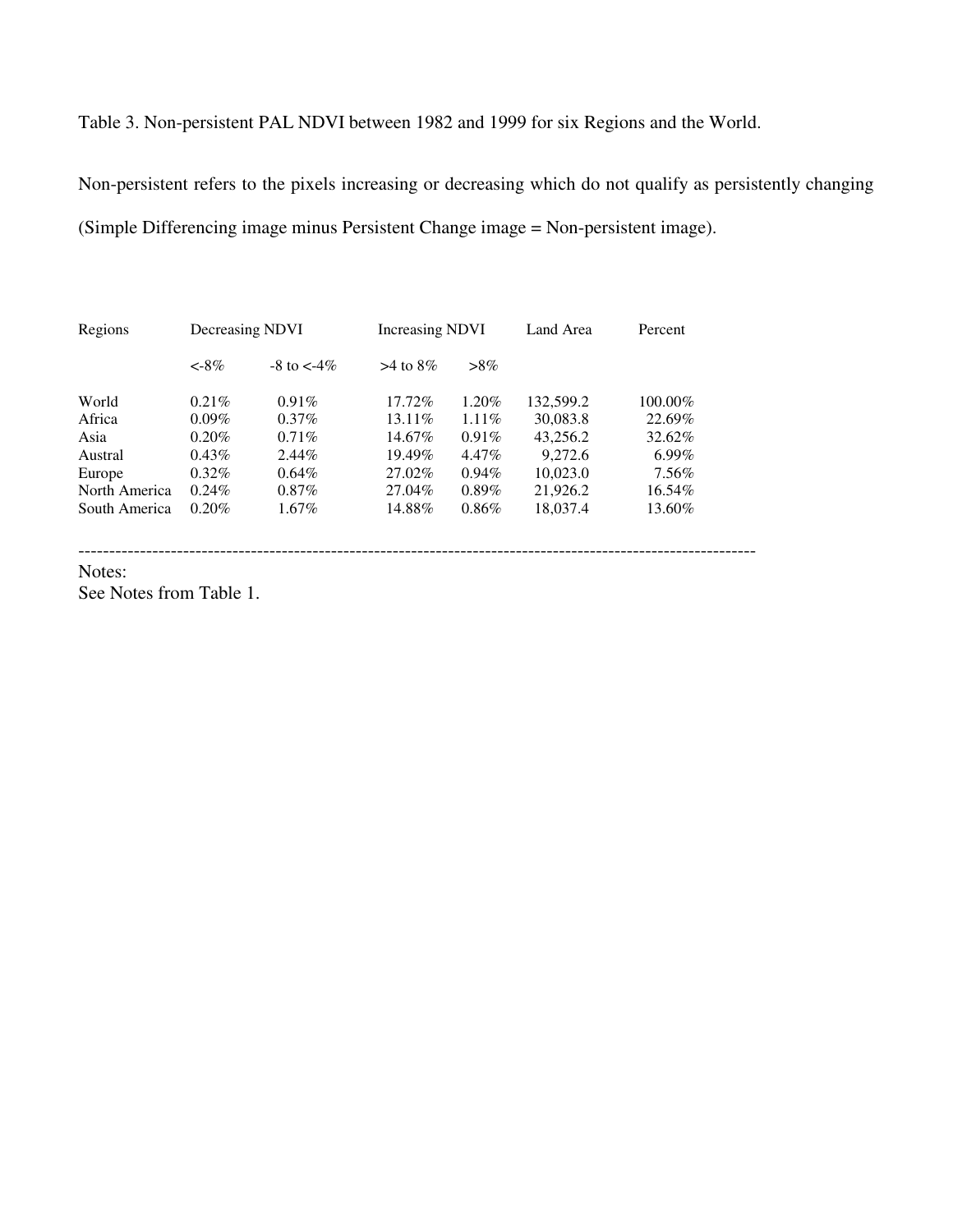## Table 4. Per cent PAL Pixels filtered out for 6 Geographic Regions and the World

Pixels showing increasing NDVI and decreasing NDVI which were not persistently changing through the time period were filtered out. (Simple Differencing image minus Persistent Change image = Nonpersistent image). See methodology section for details.

| Regions       |          | Decreasing NDVI    | <b>Increasing NDVI</b> |        |  |
|---------------|----------|--------------------|------------------------|--------|--|
|               | $< -8\%$ | $-8$ to $\lt -4\%$ | $>4$ to $8\%$          | $>8\%$ |  |
| World         | 49%      | 66%                | 50%                    | 20%    |  |
| Africa        | 56%      | 61%                | 46%                    | 21\%   |  |
| Asia          | $47\%$   | $77\%$             | 47%                    | 15%    |  |
| Austral       | 39%      | 49%                | 84%                    | 45%    |  |
| Europe        | 63%      | 86%                | 40%                    | 11%    |  |
| North America | 51%      | $77\%$             | 51%                    | 14%    |  |
| South America | 44%      | 65%                | 52%                    | 22%    |  |
| Total         | 49%      | 66%                | 50%                    | 20%    |  |
| Notes:        |          |                    |                        |        |  |

See Notes in Table 1.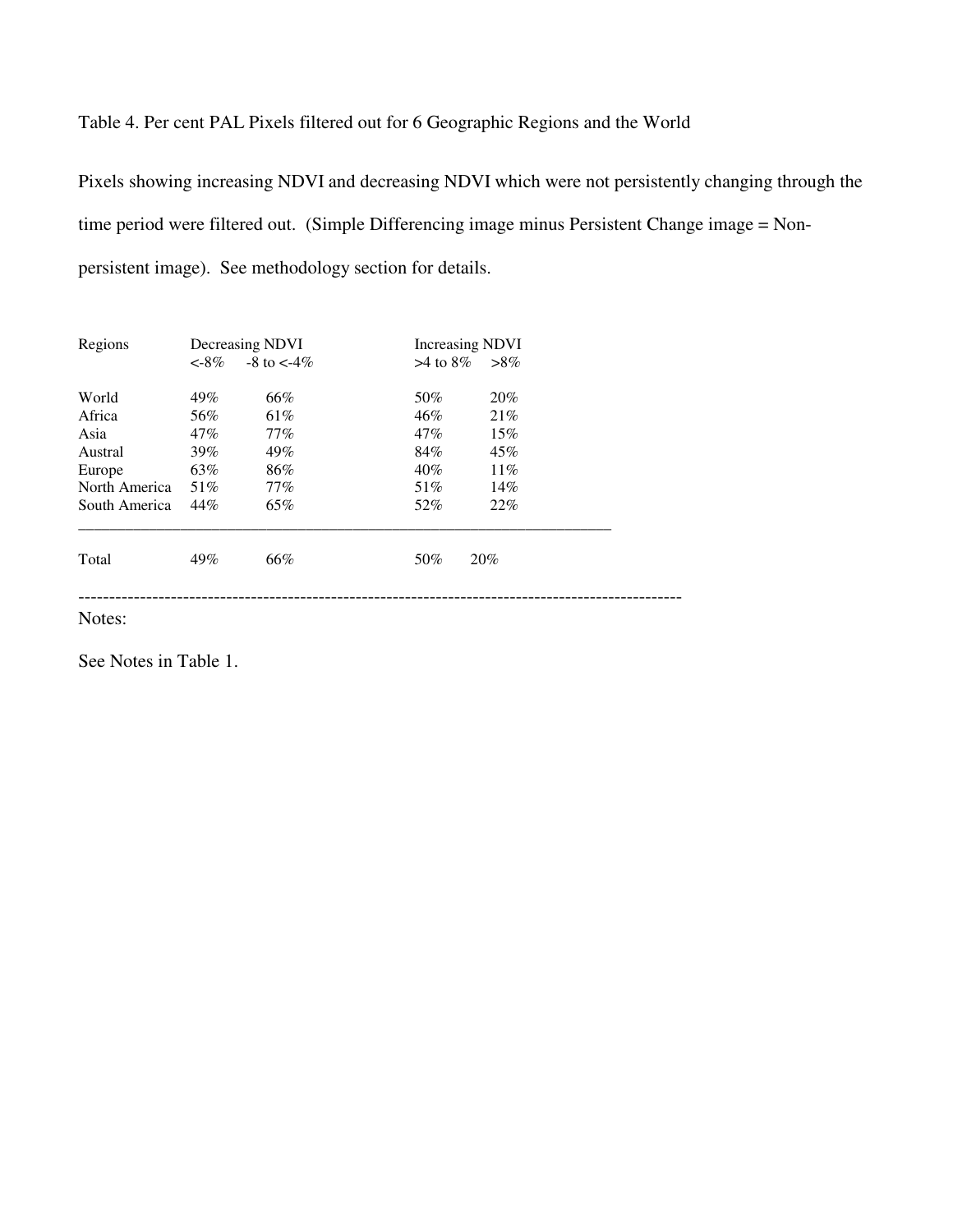Table 5. Percent Change in NDVI between 1982 and 1999 for 13 Land Cover Classes<sup>1</sup>

A. PAL Data

| Land Cover Classes <sup>2</sup> | Decreasing NDVI<br>$< -8\%$ | $-8$ to $<-4\%$ | Nutrual<br>-4 to $4\%$ | <b>Increasing NDVI</b><br>$>4$ to 8\% | $>8\%$ | Land Area <sup>3</sup> | Percent <sup>4</sup> |
|---------------------------------|-----------------------------|-----------------|------------------------|---------------------------------------|--------|------------------------|----------------------|
| Evergreen Needleleaf            | 0.16%                       | 0.67%           | 53.31%                 | 41.43%                                | 4.43%  | 11,256.0               | 8.53%                |
| Evergreen Broadleaf             | 0.54%                       | 0.97%           | 67.01%                 | 28.20%                                | 3.28%  | 14,941.8               | 11.31%               |
| <b>Deciduous Needleleaf</b>     | 0.11%                       | 0.81%           | 84.38%                 | 14.35%                                | 0.35%  | 2,321.5                | 1.76%                |
| Deciduous Broadleaf             | 0.22%                       | 0.91%           | 67.22%                 | 29.44%                                | 2.21%  | 4,223.3                | 3.20%                |
| <b>Mixed Forest</b>             | 0.06%                       | 0.29%           | 55.47%                 | 41.58%                                | 2.60%  | 4,816.6                | 3.65%                |
| Woodland                        | 0.25%                       | 1.49%           | 71.11%                 | 23.41%                                | 3.74%  | 16,150.6               | 12.23%               |
| <b>Wooded Grassland</b>         | 0.23%                       | 1.54%           | 54.97%                 | 36.01%                                | 7.25%  | 9,603.4                | 7.27%                |
| <b>Closed Shrubland</b>         | 0.34%                       | 4.29%           | 68.71%                 | 18.87%                                | 7.79%  | 4,955.3                | 3.75%                |
| Open Shrubland                  | 0.16%                       | 1.06%           | 75.59%                 | 17.81%                                | 5.38%  | 11,850.2               | 8.97%                |
| Grassland                       | 0.46%                       | 1.28%           | 65.98%                 | 26.33%                                | 5.95%  | 14,889.8               | 11.27%               |
| Cropland                        | 0.53%                       | 0.97%           | 53.69%                 | 38.38%                                | 6.43%  | 14,143.3               | 10.71%               |
| <b>Bare Ground</b>              | 0.04%                       | 0.36%           | 94.27%                 | 4.38%                                 | 0.95%  | 15,963.1               | 12.09%               |
| Mosses and Lichens<br>(Tundra)  | 0.57%                       | 1.40%           | 76.63%                 | 9.44%                                 | 1.96%  | 6,953.0                | 5.26%                |
| <b>B.</b> GIMMS Data            |                             |                 |                        |                                       |        |                        |                      |
| Land Cover Classes <sup>2</sup> | Decreasing NDVI             |                 | Nutrual                | <b>Increasing NDVI</b>                |        | Land Area <sup>3</sup> | Percent <sup>4</sup> |
|                                 | $< -8\%$                    | -8 to $<$ 4%    | -4 to $4\%$            | $>4$ to $8\%$                         | $>8\%$ |                        |                      |
| Evergreen Needleleaf            | 5.38%                       | 11.35%          | 48.00%                 | 18.86%                                | 16.41% | 11,256.0               | 8.53%                |
| Evergreen Broadleaf             | 4.83%                       | 9.96%           | 46.16%                 | 16.93%                                | 22.12% | 14,941.8               | 11.31%               |
| Deciduous Needleleaf            | 12.89%                      | 17.02%          | 44.23%                 | 13.82%                                | 12.04% | 2,321.5                | 1.76%                |
| Deciduous Broadleaf             | 4.04%                       | 9.94%           | 54.79%                 | 19.15%                                | 12.08% | 4,223.3                | 3.20%                |
| <b>Mixed Forest</b>             | 3.08%                       | 8.12%           | 57.71%                 | 21.68%                                | 9.41%  | 4,816.6                | 3.65%                |
| Woodland                        | 5.58%                       | 10.45%          | 48.54%                 | 17.04%                                | 18.39% | 16,150.6               | 12.23%               |
| <b>Wooded Grassland</b>         | 7.23%                       | 8.94%           | 35.54%                 | 16.74%                                | 31.55% | 9,603.4                | 7.27%                |
| <b>Closed Shrubland</b>         | 19.72%                      | 8.85%           | 24.59%                 | 13.23%                                | 33.61% | 4,955.3                | 3.75%                |
| Open Shrubland                  | 6.80%                       | 6.19%           | 25.26%                 | 14.79%                                | 46.96% | 11,850.2               | 8.97%                |
| Grassland                       | 8.32%                       | 8.84%           | 31.69%                 | 16.59%                                | 34.56% | 14,889.8               | 11.27%               |
| Cropland                        | 3.72%                       | 7.94%           | 46.50%                 | 21.19%                                | 20.65% | 14,143.3               | 10.71%               |
| <b>Bare Ground</b>              | 1.79%                       | 2.80%           | 56.91%                 | 13.90%                                | 24.60% | 15,963.1               | 12.09%               |
| Mosses and Lichens<br>(Tundra)  | 5.56%                       | 6.60%           | 25.68%                 | 15.93%                                | 46.22% | 6,953.0                | 5.26%                |

Notes

1. Percent change is based on the simple differencing image (annual average image 1982/83 subtracted

from 1998/99) divided by the 1982/83 image. Then the University of Maryland 8 km Global Land Cover

---------------------------------------------------------------------------------------------------------------------------------------------------------

Data Set (GLCD) image was used to extract the percent change for each land cover class.

2. Classes based on the 8km GLCD image. (DeFries et al. 1998)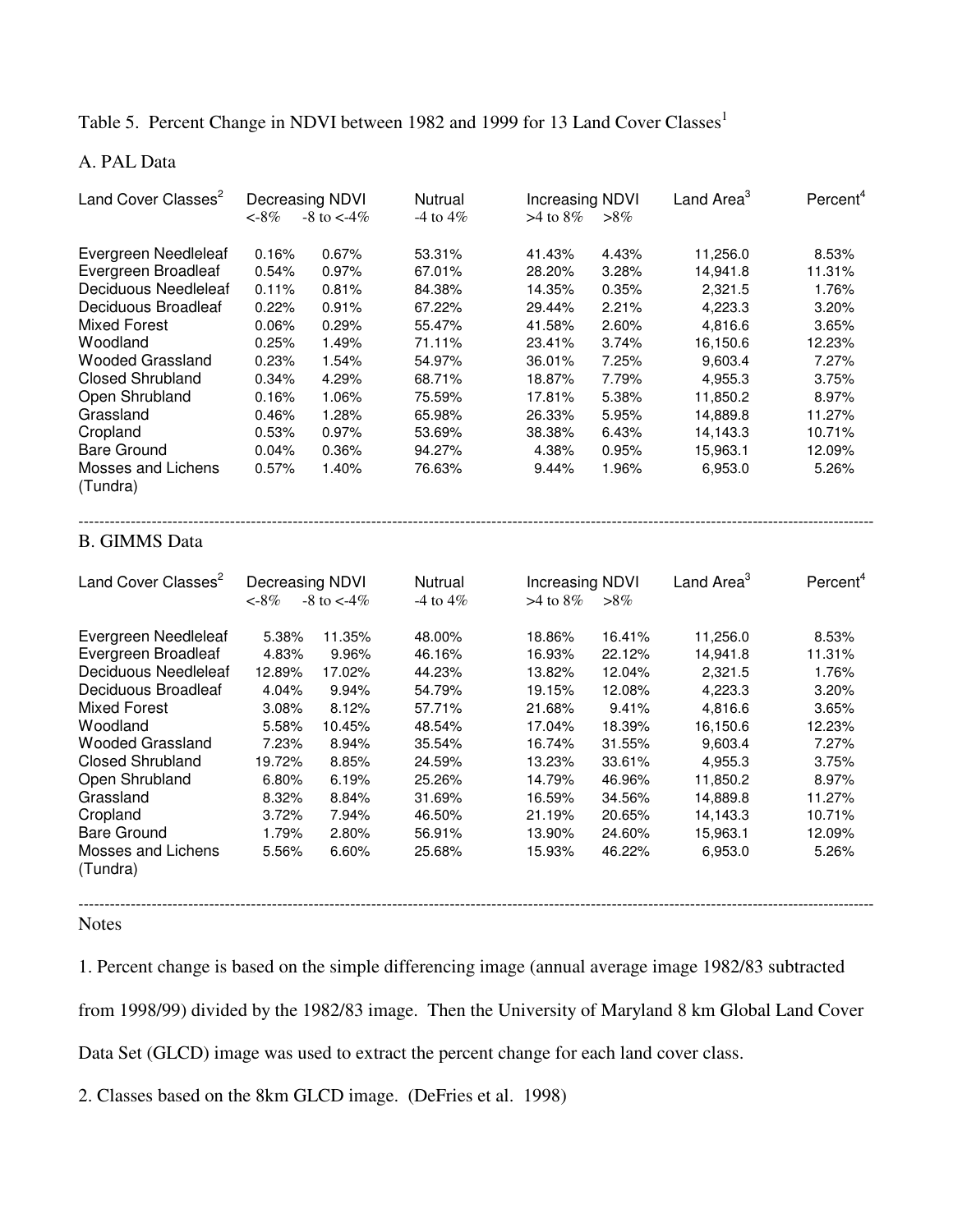3. Based on the 8km GLCD image overlaid on the Percent Change image (footnote #1 above). Land area is in thousands of square kilometers.

4. Total land cover of 132,096,176 square kilometers from the 8km GLCD image overlaid on the Percent Change image (70<sup>0</sup> N to 60<sup>0</sup> S; 360<sup>0</sup> of longitude) (footnote #1 above).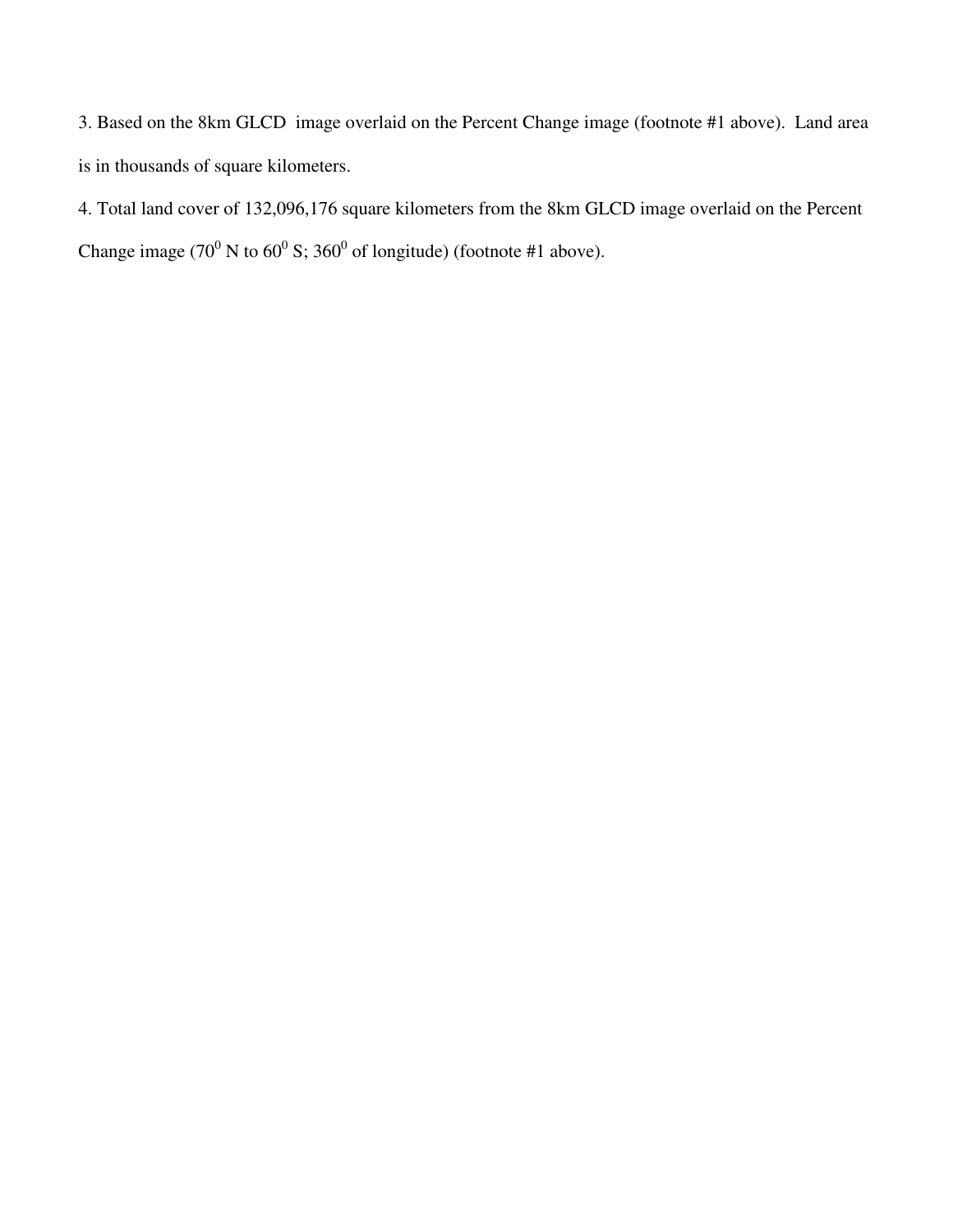## Table 6. Percent Change in Persistent NDVI between 1982 and 1999 for 13 Land Cover Classes

Per cent change is based on the simple differencing image (annual average image 1982-83 subtracted from 1998-99) divided by the 1982-83 image, and then filtered for persistent change (see text for filter methodology).

A. PAL Data

| <b>Land Cover Classes</b>      | Decreasing NDVI |                    | Nutrual       | Increasing NDVI |          | Land Area | Percent |
|--------------------------------|-----------------|--------------------|---------------|-----------------|----------|-----------|---------|
|                                | $< -8\%$        | $-8$ to $\lt$ -4\% | $-4$ to $4\%$ | $>4$ to $8\%$   | $>8\%$   |           |         |
| Evergreen Needleleaf           | 0.09%           | 0.14%              | 71.71%        | 24.17%          | 3.89%    | 11,256.0  | 8.53%   |
| Evergreen Broadleaf            | 0.33%           | 0.25%              | 79.34%        | 17.11%          | 2.97%    | 14,941.8  | 11.31%  |
| Deciduous Needleleaf           | 0.09%           | 0.12%              | 88.90%        | 10.56%          | 0.33%    | 2,321.5   | 1.76%   |
| Deciduous Broadleaf            | 0.16%           | 0.29%              | 80.44%        | 17.10%          | $2.00\%$ | 4,223.3   | 3.20%   |
| Mixed Forest                   | 0.04%           | 0.05%              | 75.71%        | 21.96%          | 1.75%    | 4,816.6   | 3.65%   |
| Woodland                       | 0.15%           | 0.54%              | 83.04%        | 12.99%          | 3.29%    | 16,150.6  | 12.23%  |
| <b>Wooded Grassland</b>        | 0.16%           | 0.75%              | 76.09%        | 17.26%          | 5.74%    | 9,603.4   | 7.27%   |
| <b>Closed Shrubland</b>        | 0.23%           | 2.27%              | 86.99%        | 5.50%           | 5.00%    | 4.955.3   | 3.75%   |
| Open Shrubland                 | 0.10%           | 0.44%              | 91.85%        | 4.24%           | $3.37\%$ | 11,850.2  | 8.97%   |
| Grassland                      | 0.22%           | 0.25%              | 83.50%        | 11.36%          | 4.67%    | 14,889.8  | 11.27%  |
| Cropland                       | 0.25%           | 0.23%              | 74.05%        | 20.07%          | 5.40%    | 14,143.3  | 10.71%  |
| Bare Ground                    | 0.02%           | 0.16%              | 98.35%        | 0.85%           | 0.62%    | 15,963.1  | 12.09%  |
| Mosses and Lichens<br>(Tundra) | 0.22%           | 0.30%              | 87.94%        | 9.76%           | 1.78%    | 6,953.0   | 5.26%   |

---------------------------------------------------------------------------------------------------------------------------------------------------------

### B. GIMMS Data

| <b>Land Cover Classes</b> | Decreasing NDVI |                    | Nutrual       | Increasing NDVI |        | Land Area | Percent |  |
|---------------------------|-----------------|--------------------|---------------|-----------------|--------|-----------|---------|--|
|                           | $<$ -8%         | $-8$ to $\lt -4\%$ | $-4$ to $4\%$ | $>4$ to 8\%     | $>8\%$ |           |         |  |
| Evergreen Needleleaf      | 1.30%           | 1.24%              | 75.95%        | 9.61%           | 11.90% | 11,256.0  | 8.53%   |  |
| Evergreen Broadleaf       | 2.12%           | 2.61%              | 77.92%        | 4.62%           | 12.73% | 14.941.8  | 11.31%  |  |
| Deciduous Needleleaf      | 5.58%           | 2.66%              | 77.44%        | 6.06%           | 8.26%  | 2,321.5   | 1.76%   |  |
| Deciduous Broadleaf       | 1.27%           | 1.79%              | 78.17%        | 9.91%           | 8.86%  | 4,223.3   | 3.20%   |  |
| Mixed Forest              | 1.01%           | 1.05%              | 77.54%        | 12.76%          | 7.64%  | 4.816.6   | 3.65%   |  |
| Woodland                  | 1.68%           | 2.06%              | 77.35%        | 6.61%           | 12.30% | 16,150.6  | 12.23%  |  |
| <b>Wooded Grassland</b>   | 2.54%           | 1.73%              | 70.49%        | 5.45%           | 19.79% | 9,603.4   | 7.27%   |  |
| <b>Closed Shrubland</b>   | 10.37%          | 1.87%              | 68.77%        | 2.81%           | 16.18% | 4,955.3   | 3.75%   |  |
| Open Shrubland            | 2.75%           | 1.65%              | 72.34%        | 2.61%           | 20.65% | 11,850.2  | 8.97%   |  |
| Grassland                 | 1.50%           | $0.90\%$           | 71.48%        | 5.97%           | 20.15% | 14,889.8  | 11.27%  |  |
| Cropland                  | 1.23%           | 1.49%              | 71.94%        | 10.15%          | 15.19% | 14.143.3  | 10.71%  |  |
| Bare Ground               | 0.75%           | 0.19%              | 91.83%        | 3.67%           | 3.56%  | 15,963.1  | 12.09%  |  |
| Mosses and Lichens        | $1.10\%$        | 0.62%              | 74.32%        | 3.71%           | 20.25% | 6,953.0   | 5.26%   |  |
| (Tundra)--                |                 |                    |               |                 |        |           |         |  |
|                           |                 |                    |               |                 |        |           |         |  |

Notes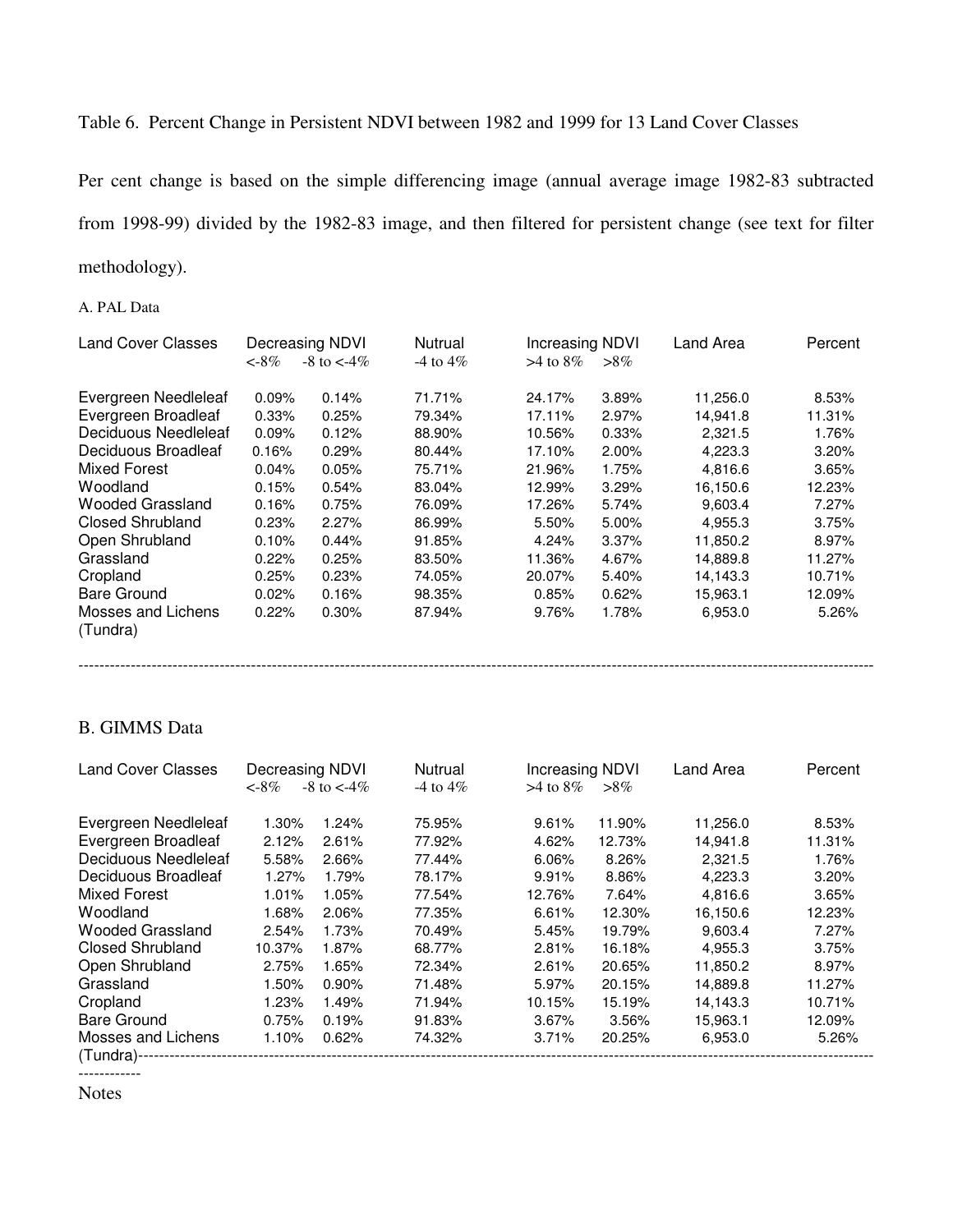See notes for Table 5.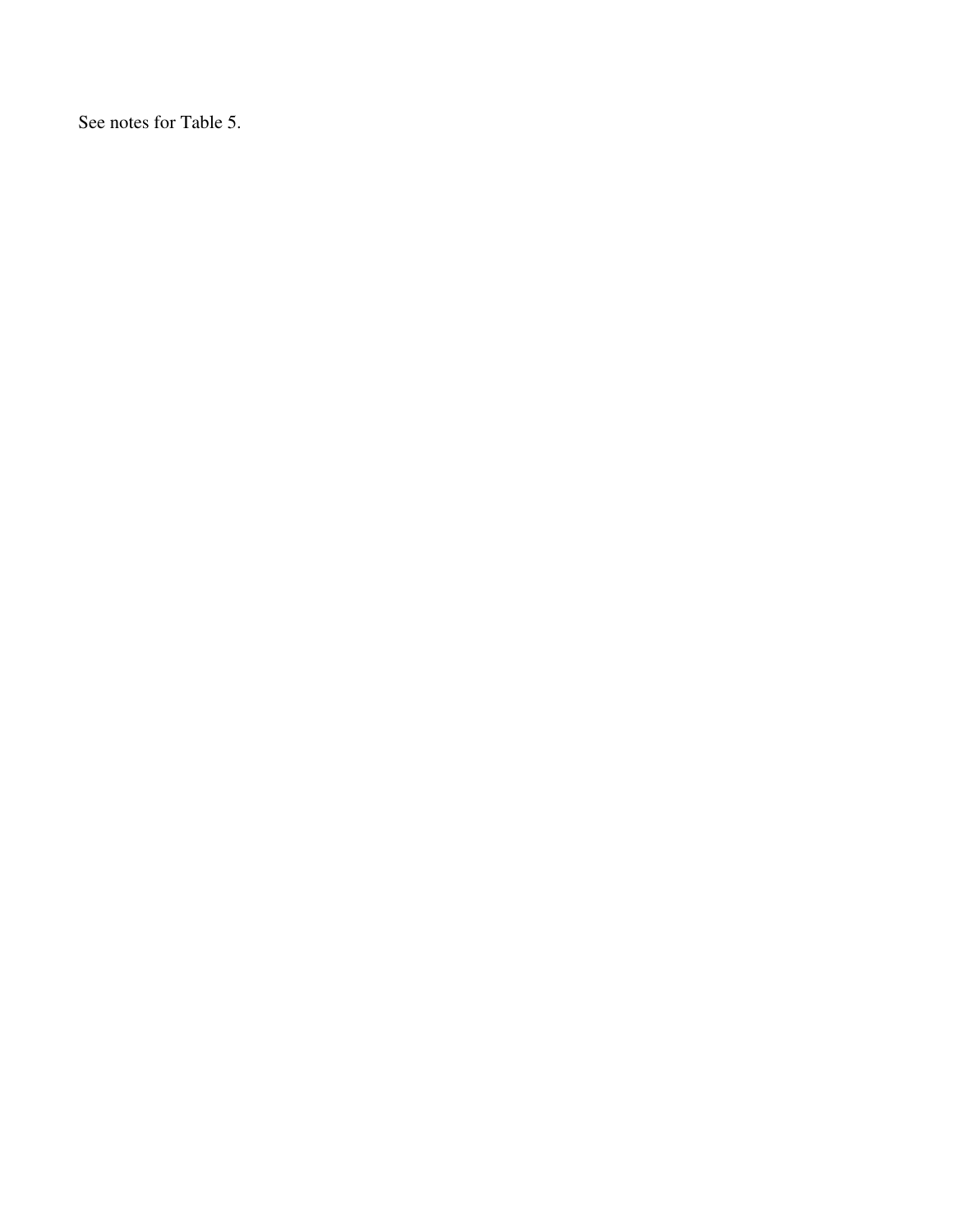### Table 7. Percent of Pixels filtered out for 13 Land Cover Classes

# A. PAL Data

| Land Cover Classes <sup>2</sup> |          | Decreasing NDVI    | <b>Increasing NDVI</b> |        |
|---------------------------------|----------|--------------------|------------------------|--------|
|                                 | $< -8\%$ | $-8$ to $\lt$ -4\% | $>4$ to $8\%$          | $>8\%$ |
| Evergreen Needleleaf            | 44%      | 79%                | 42%                    | 12%    |
| Evergreen Broadleaf             | 39%      | 74%                | 39%                    | 10%    |
| Deciduous Needleleaf            | 18%      | 85%                | 26%                    | 6%     |
| Deciduous Broadleaf             | 27%      | 68%                | 42%                    | 10%    |
| <b>Mixed Forest</b>             | 33%      | 83%                | 47%                    | 6%     |
| Woodland                        | 40%      | 64%                | 45%                    | 12%    |
| Wooded Grassland                | 30%      | 51%                | 52%                    | 21%    |
| <b>Closed Shrubland</b>         | 32%      | 47%                | 71%                    | 36%    |
| Open Shrubland                  | 38%      | 59%                | 76%                    | 37%    |
| Grassland                       | 52%      | 81%                | 57%                    | 22%    |
| Cropland                        | 53%      | 76%                | 47%                    | 16%    |
| <b>Bare Ground</b>              | 50%      | 56%                | 81%                    | 33%    |
| Mosses and Lichens<br>(Tundra)  | 63%      | 78%                | 48%                    | 9%     |
| Average                         | 40%      | 69%                | 52%                    | 18%    |

--------------------------------------------------------------------------------------------------------------------

### A. GIMMS Data

| Land Cover Classes <sup>2</sup> | Decreasing NDVI |                    |               | Increasing NDVI |  |  |
|---------------------------------|-----------------|--------------------|---------------|-----------------|--|--|
|                                 | $<$ -8%         | $-8$ to $\lt$ -4\% | $>4$ to $8\%$ | $>8\%$          |  |  |
| Evergreen Needleleaf            | 76%             | 89%                | 49%           | 27%             |  |  |
| Evergreen Broadleaf             | 56%             | 74%                | 73%           | 42%             |  |  |
| Deciduous Needleleaf            | 57%             | 84%                | 56%           | 31%             |  |  |
| Deciduous Broadleaf             | 69%             | 82%                | 48%           | 27%             |  |  |
| Mixed Forest                    | 67%             | 87%                | 41%           | 19%             |  |  |
| Woodland                        | 70%             | 80%                | 61%           | 33%             |  |  |
| Wooded Grassland                | 65%             | 81%                | 67%           | 37%             |  |  |
| <b>Closed Shrubland</b>         | 47%             | 79%                | 79%           | 51%             |  |  |
| Open Shrubland                  | 60%             | 73%                | 82%           | 56%             |  |  |
| Grassland                       | 82%             | 90%                | 64%           | 42%             |  |  |
| Cropland                        | 67%             | 81%                | 52%           | 26%             |  |  |
| Bare Ground                     | 58%             | 93%                | 74%           | 86%             |  |  |
| Mosses and Lichens<br>(Tundra)  | 80%             | 91%                | 77%           | 56%             |  |  |
| Average                         | 66%             | 83%                | 63%           | 41%             |  |  |
|                                 |                 |                    |               |                 |  |  |

Notes See notes for Table 5.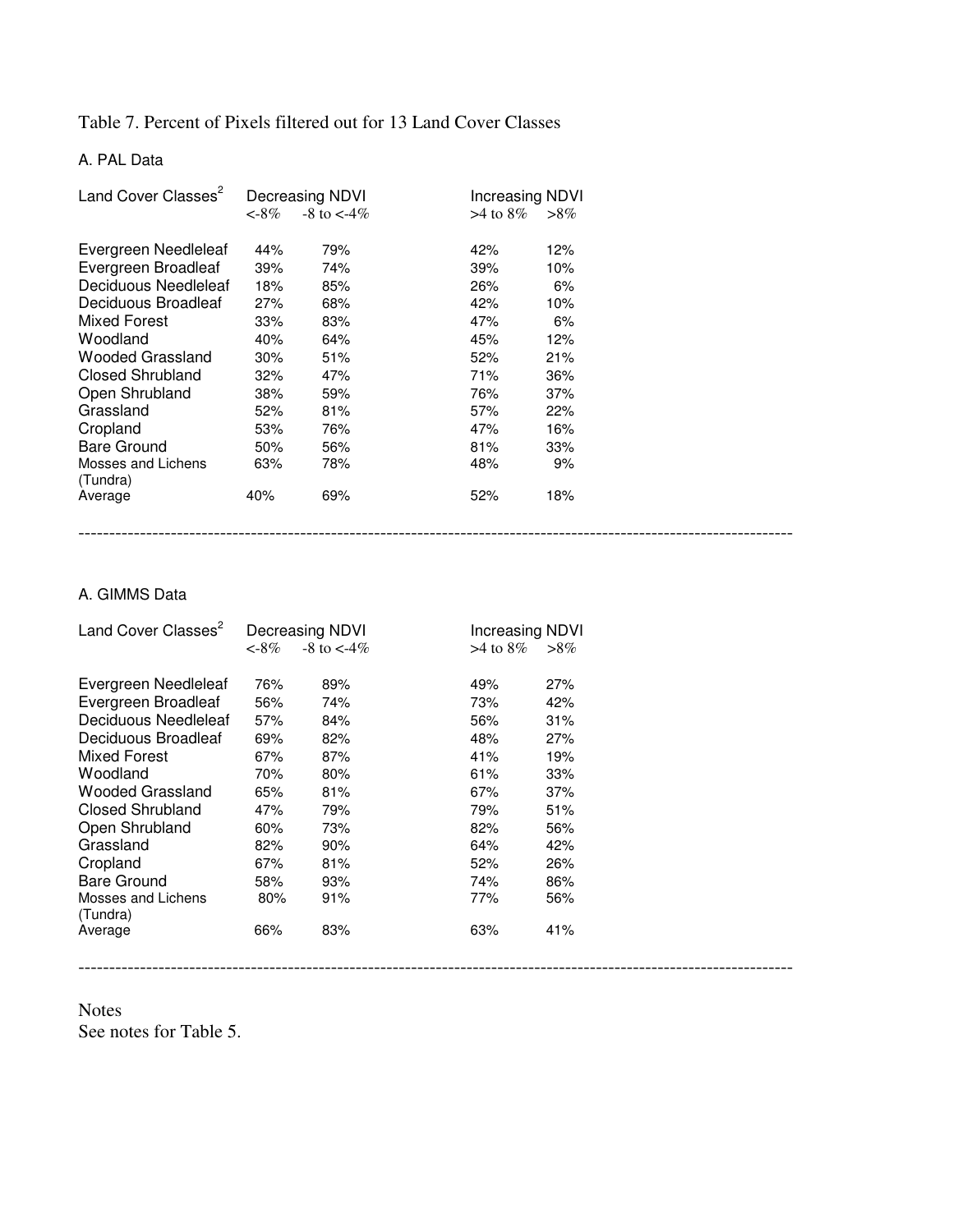# **Figure Captions**

Figure 1 Changes in Global Scale PAL NDVI, 1982 – 1999.

This figure shows the spatial distribution of changes in annual average PAL NDVI (photosynthesis) between 1982 and 1999. Only areas of persistent increase and decrease are displayed.

Figure 2 Changes in Global Scale GIMMS NDVI, 1982 – 1999.

This figure shows the spatial distribution of changes in annual average GIMMS NDVI (photosynthesis) between 1982 and 1999. Only areas of persistent increase and decrease are displayed.

Figure 3 Profiles of Interannual Variation of NDVI

This figure profiles the change in NDVI over the 18-year period. The base data are annual average NDVI images. Different regions are profiled where pixels for those areas show the value of those pixels for each of the years between 1982 and 1999, displaying various patterns of change. The scale is the same for each of the profiles except for 2b, which shows detailed variations for desert PAL and GIMMS pixels. 2a. All pixels in the global AVHRR image (132,599,168 sq. km.) are profiled, along with 253,184 sq km of the Taklimakan desert in western China and 5,680,320 sq. km of the Sahara desert in northern Africa. 2b. This graph shows the inter-annual variations for the Taklimakan and Sahara deserts for the PAL and GIMMS data. Similar, but not exact areas, where extracted from the PAL and GIMMS data sets as these two data sets were in different projections.

2c. This graph shows examples of discrete changes.

2d. This graph shows examples of progressive increases.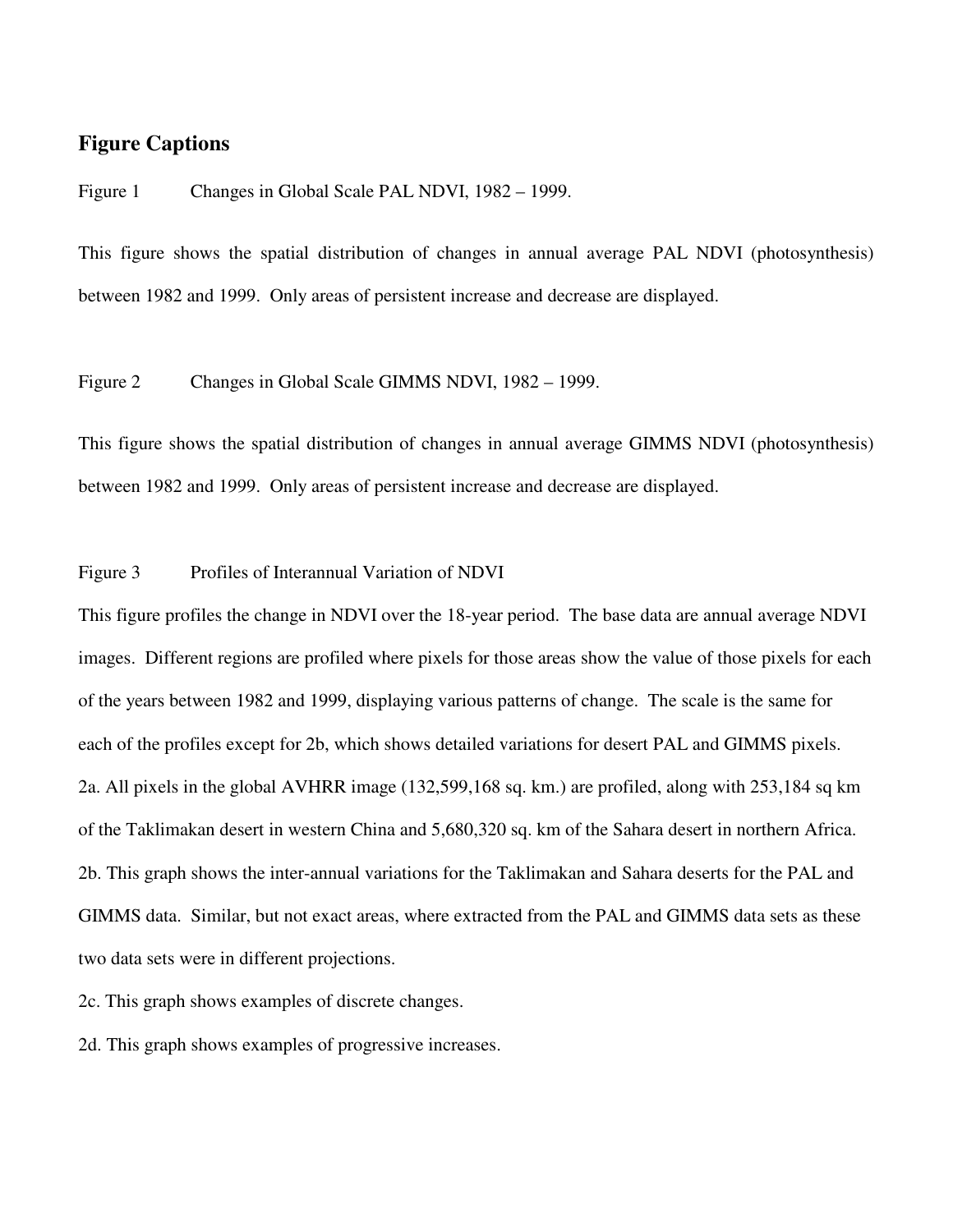2e. This graph shows examples of cyclical increases where inter-annual variation begins to be pronounced.

2f. This graph shows examples of high levels of inter-annual variation, so much so that depending on the year it might show an opposite trend of other years.

Figure 4 Additional Profiles of Inter-annual Variation of NDVI

See Figure 2 for broad explanation. The scale is the same for each of the profiles.

4a. Temporal profiles for coastal Peru. These pixels experienced an 8% increase over the time period, but were filtered out due to extensive fluctuations during the time period.

4b. Temporal profiles for eastern and western Australia for pixels increasing in NDVI, which were filtered out for extensive fluctuations.

4c. Temporal profiles for central Australia with decreasing NDVI, which was not filtered out.

4d. Temporal profiles for western Australia with increasing NDVI, which was not filtered out.

4e. Temporal profiles for pixels in Guangzhou China with decreasing NDVI, which was not filtered out.

4f. Temporal profiles for the Santa Cruz region of Bolivia with decreasing NDVI, which was not filtered out.

Figure 5 Comparing PAL and GIMMS Profiles of Inter-annual Variation of NDVI

See Figure 2 for broad explanation. The scale is not the same for each of the profiles. It varies between graphs in order to see detailed comparisons between the PAL and GIMMS data.

5a. Temporal profiles for the persistently declining area of central Australia.

5b. Temporal profiles for the persistently increasing PAL Philippians data and the non-persistent GIMMS data. For both profiles data were extracted from most of Mindanao.